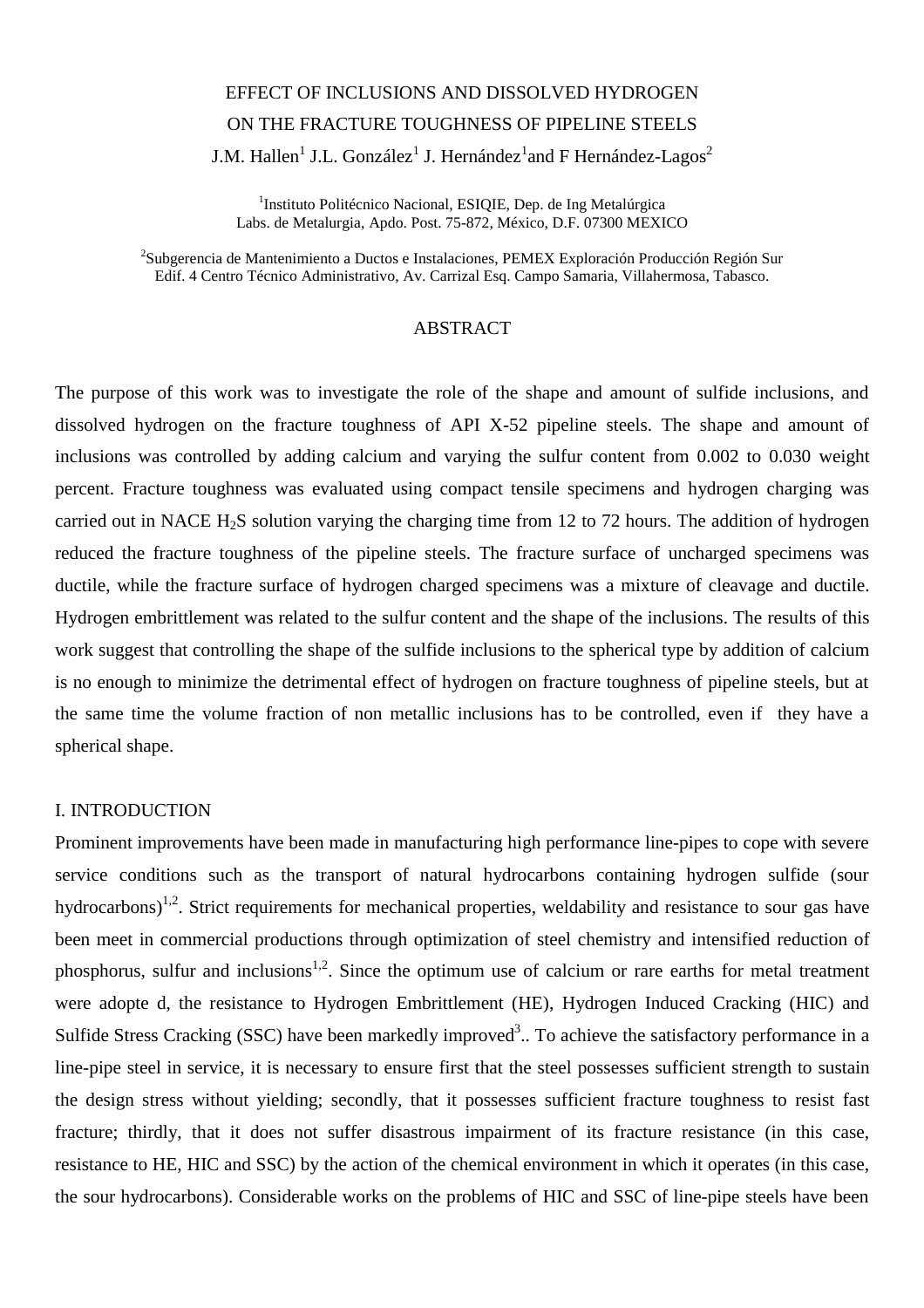conducted to date<sup>3-6</sup>. However, little work has been done with respect to the effect of the dissolved hydrogen on the fracture toughness of these new steels. The present work is concerned with the effect of both nometallic inclusions and dissolved hydrogen on the fracture toughness and fracture mechanism in four different line-pipe steels used for the transport of natural sour hydrocarbons.

## II. EXPERIMENTAL PROCEDURES

The materials for the study were obtained from four low-strength carbon-manganese API-5L Grade X52 (two treated with calcium) steel pipes. These pipes were selected as representative of steels used in existing natural hydrocarbons transmission pipelines. The pipe diameter was 91.40 cm (36 in) and the wall thickness was 2.07 cm (0.81in); all specimens were prepared without flattening. The chemical composition of the pipes is presented in Table 1; the pipes A and C are treated with calcium and belong to the new type of API of steels for sour hydrocarbons, whereas pipes B and D are traditional API X52 steels with low and high sulfur respectively. Metallographic specimens were examined using optical and scanning electron microscopy.

Table 1. Chemical Composition of the Pipes in Weight Percent

| Pipe |      | Si   | Mn   | D    |       | Ca    |
|------|------|------|------|------|-------|-------|
| A    | 0.08 | 0.22 | 1.02 | 0.04 | 0.008 | 0.004 |
| B    | 0.12 | 0.21 | 1.05 | 0.03 | 0.008 | ---   |
| C    | 0.03 | 0.26 | 1.08 | 0.04 | 0.002 | 0.003 |
| D    | 0.21 | 0.60 | 1.20 | 0.03 | 0.036 | ---   |

The fracture toughness was determined for axial and circumferential crack growth at room temperature following ASTM E813-87 recommended procedure for  $J_{IC}$  testing. The compact tension specimen geometry with side grooves was employed, with thickness  $B = 17$  mm, net thickness  $B_n = 14$  mm and width  $W = 50.8$ mm. The specimens were fatigue pre-cracked to a crack length of  $a/W \approx 0.55$ , with a R ratio of 0.1 and an initial ∆K value of 14 MPa m-1/2, subsequently adjusted to maintain an approximated fatigue crack growth rate of  $3x10^{-5}$  mm/cycle. An effective elastic modulus  $E/(1-v^2)$ , where E is Young's modulus and v is Poisson´s ratio, of 180,000 MPa allowed satisfactory monitoring of the crack length from the elastic compliance. This same value was also employed to calculate  $K_{\text{JC}}$  values from the measured  $J_{\text{JC}}$  values.

Hydrogen charging was carried out following NACE Standard TM0177-90 using NACE solution B. The pH of the H2S saturated solution was 3.02. Prior to hydrogen charging the CT samples were polished to 1200 grade silicon carbide paper and were the degreased in acetone. The NACE test solution was purged with argon for 1 h to reduce the dissolved oxygen content. Immediately after purging, a  $H_2S$  flow of 200 ml/min per liter of solution was bubbled through the solution for 1 h to ensure that the solution was fully saturated, then, the H<sub>2</sub>S flow was decreased to 10 ml/min per liter of solution to maintain the saturation. The total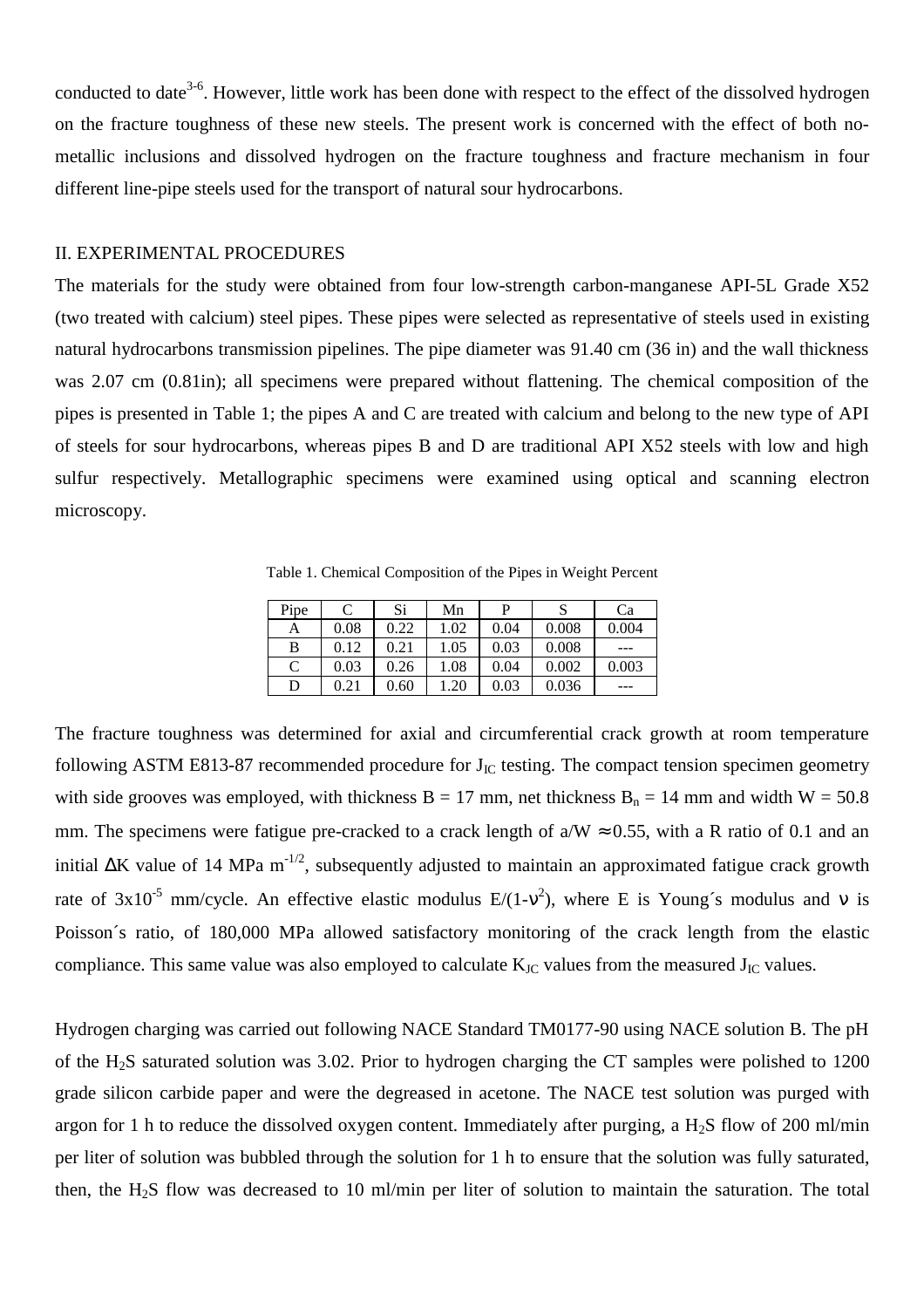charging time at room temperature was 12, 24, 48 and 72 h. When charging was completed, a thin layer of cooper from a saturated CuSO4 solution was plated onto the specimens to prevent hydrogen escape.

## III. RESULTS AND DISCUSSION.

## Microstructure

The inclusion morphology in the longitudinal direction (rolling direction) is shown in Figure 1. Inclusions in pipes A and C showed a spherical morphology; whereas the pipes B and D contained elongated inclusions. Qualitative EDS microanalysis indicated that the spherical inclusions observed in pipes A and C, have a center rich in MnS surrounded by a continuous rim rich in CaS (Figure 2). The elongated inclusions observed in pipes B and D are formed by MnS. The microstructure in the three pipe directions are shown in Figure 3. The microstructures were ferrite and pearlite in banded structures along the rolling direction.



Figure 1. a) spherical inclusions observed in pipes A and C, b) elongated inclusions observed in pipes B and D.

A quantitative metallographic evaluation using light microscopy, scanning electron microscopy, and an Pro-Image II image analyzer was undertaken to quantify metallographic parameters characterizing inclusions and phases for the four pipes. The parameters measured were the size and volume fraction of inclusions  $(V_f)$ , the center to center inclusion spacing ( $\lambda$ ), ferrite and pearlite volume fraction ( $V_f$ ) and the grain size. These results are summarized in Table 2.



Figure 2. a) SEM micrograph of the spherical inclusions observed in pipes A and C, b) EDS spectra of the inclusion dark rim, c) EDS spectra of the inclusion gray center.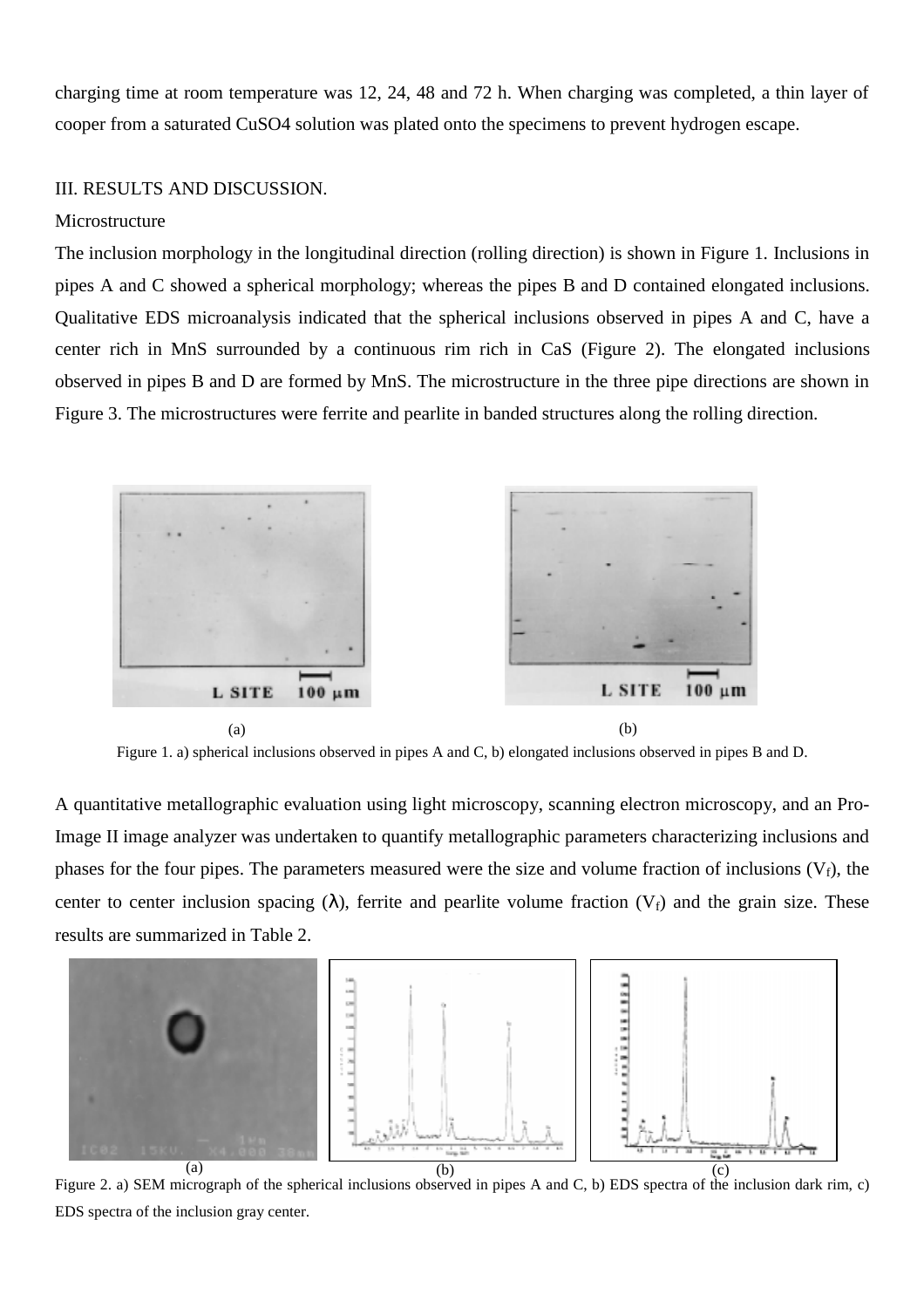

Figure 3. Three dimensional micrographs showing the microstructure and orientation of the pipe-line steels, a) pipe A, b) pipe B, c) pipe C, d) pipe D.

| Pipe | Inclusions | Inclusions  | Inclusions  | λ         | Ferrite | Pearlite        | <b>ASTM</b> |
|------|------------|-------------|-------------|-----------|---------|-----------------|-------------|
|      |            |             |             |           |         |                 |             |
|      | Morphology | <b>Size</b> | $V_{\rm f}$ | $(\mu m)$ | $V_{f}$ | $\rm V_{\rm f}$ | Grain       |
|      |            | $(\mu m)$   |             |           |         |                 | <b>Size</b> |
| A    | Spherical  |             | 0.0005      | 100       | 80      | 20              |             |
| B    | Elongated  |             | 0.0005      | 110       | 80      | 20              |             |
|      | Spherical  |             | 0.0001      | 300       | 90      | 10              |             |
|      | Elongated  |             | 0.001       | 80        | 75      | 25              |             |

Table 2. Microstructural Parameters Determined by Quantitative Metallographic Analysis

The spherical shape of the inclusions in the steels A and C is attributed to the effect of calcium on MnS inclusion morphology[]; and because of this, it is expected that steels A and C will be less susceptible to hydrogen embrittlement than steels B and D. Table 2 shows that the metallographic parameters of steels A and B are quite similar, the only difference being the inclusion morphology, which agrees with the chemical composition of both steels. Pipe D showed the highest sulfur content and the highest volume fraction and size of elongated inclusions; whereas, the low sulfur steel (pipe C) showed a very low volume fraction of fine spherical inclusions.

#### Fracture Toughness

The fracture toughness values are reported in Table 3. The four steels showed anisotropy in the fracture toughness, being greater in the radial direction. As expected, the steels treated with calcium (steels A and C)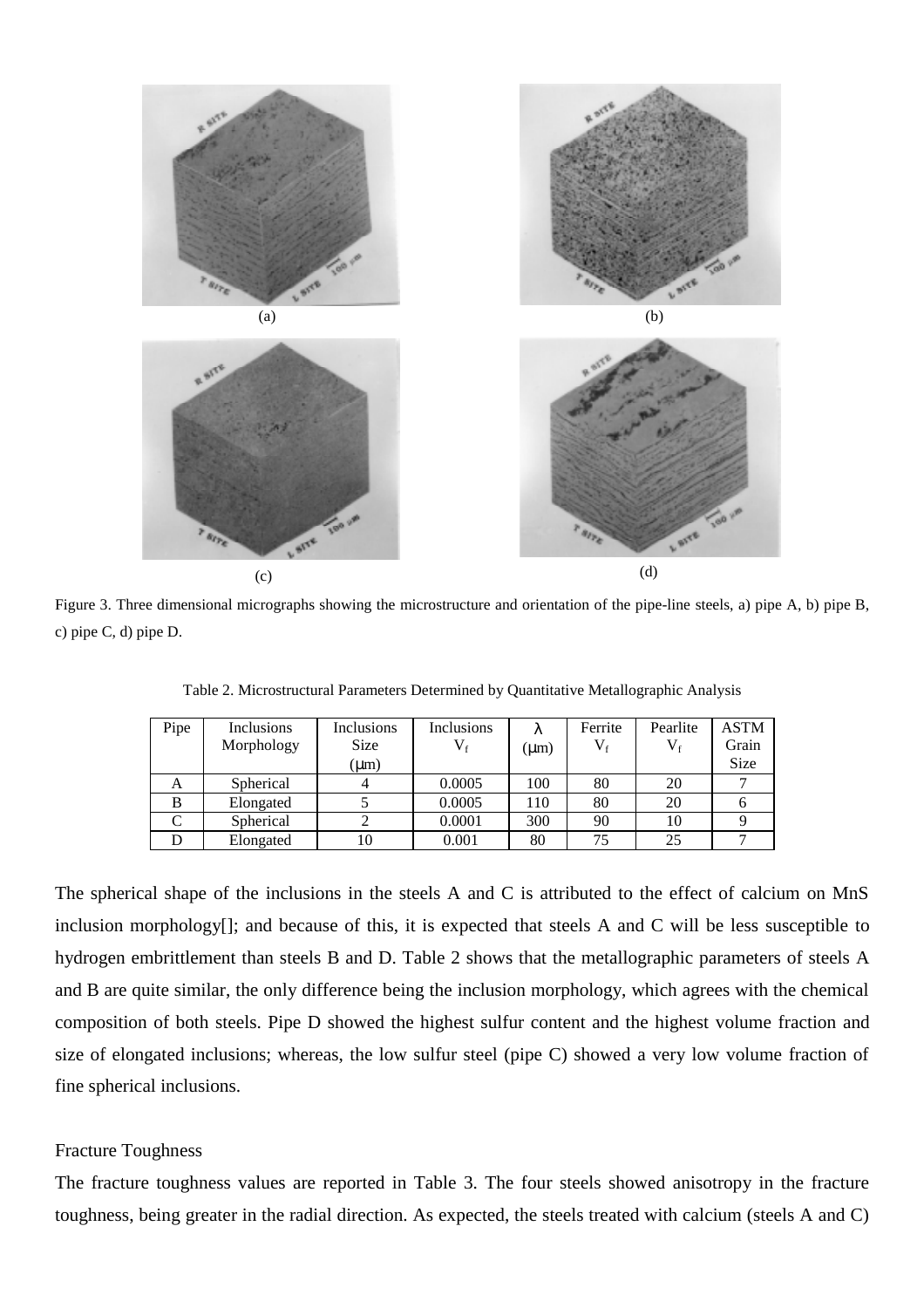exhibited higher levels of fracture toughness than the conventionally processed steels (steels B and D), being the low sulfur steel the one that exhibited the highest fracture toughness in both directions. The fracture toughness of hydrogen-charged samples was lower than the values for the uncharged samples in both test directions.

|             |                              |             | $J_{IC}$          | $K_{\rm JC}$<br>(MPa m $\frac{1}{2}$ ) |                   |  |
|-------------|------------------------------|-------------|-------------------|----------------------------------------|-------------------|--|
|             | Hidrogen charging<br>time(h) |             | $(KJ/m^2)$        |                                        |                   |  |
| <b>PIPE</b> |                              | Axial crack | Circunferential   | Axial crack                            | Circunferential   |  |
|             |                              | propagation | Crack propagation | propagation                            | Crack propagation |  |
|             |                              |             |                   |                                        |                   |  |
|             | $\theta$                     | 540.5*      | 832*              | 353.5*                                 | 438.5*            |  |
| A           | 12                           | 187.5       | 301               | 208.1                                  | 263.8             |  |
|             | 24                           | 190         | 345               | 209.5                                  | 282.2             |  |
|             | 48                           | 177         | 314               | 202.3                                  | 269.3             |  |
| B           | $\overline{0}$               | $400*$      | $636*$            | $304.1*$                               | 383.5*            |  |
|             | 12                           | 121.5       | 206               | 167.4                                  | 216.3             |  |
|             | 24                           | 62.5        | 215               | 120.1                                  | 256.6             |  |
|             | 48                           | 63.5        | 210               | 121.1                                  | 220.3             |  |
| C           | $\theta$                     | $724*$      | $1000*$           | 409*                                   | 480.9*            |  |
|             | 12                           | 679*        | 825*              | $395*$                                 | 436.7*            |  |
|             | 24                           | $673*$      | 823*              | 397.4*                                 | 436.6*            |  |
|             | 48                           | 635*        | 805.5*            | 387.7*                                 | 431.5*            |  |
| D           | $\theta$                     | 66          | 240.5             | 123.5                                  | 235.4             |  |
|             | 12                           | 31.5        | 32.5              | 85.3                                   | 86.6              |  |
|             | 24                           | 29.5        | 36.5              | 82.6                                   | 91.9              |  |
|             | 48                           | 29.5        | 37                | 82.1                                   | 92.4              |  |

Table 3. Fracture Toughness Values

\*Clos e to va lid va lu es

Figures 4a and 4b show the variation of the fracture toughness,  $K_{\text{JC}}$  as a function of the hydrogen charging time, for the pipe-line steels in the longitudinal and circumferential directions respectively. As shown by Figures 4a and 4b, the K<sub>JC</sub> values of the hydrogen-charged materials, sharply drop in the first 12 h of charging, with respect to those of the hydrogen-uncharged materials, principally in the case of the steels A, B and D. After 12 h. of hydrogen charging, the  $K_{\text{JC}}$  values were almost constant. This indicates that these steels reached the hydrogen saturation after 12 h of charging. In the case of steel C, which was treated with calcium and had a low sulfur content, the  $K_{\text{JC}}$  values of the hydrogen-charged samples decreased slightly with respect to those of the hydrogen-uncharged samples.

Some authors have reported that elongated MnS inclusions are strong hydrogen traps, which produces a high hydrogen embrittlement susceptibility in pipe-line steels<sup>1,2</sup>. Fracture toughness results showed that steel B is more susceptible to hydrogen embrittlement than steel A, whereas metallographic characterization showed that the metallographic parameters of steels A and B are quite similar; the only difference being the inclusion morphology, which was spherical in the case of steel A and elongated in the case of steel B. These results suggest that controlling the shape of the sulfide inclusions to the spherical type by addition of calcium decrease the detrimental effect of hydrogen on fracture toughness of pipe-line steels.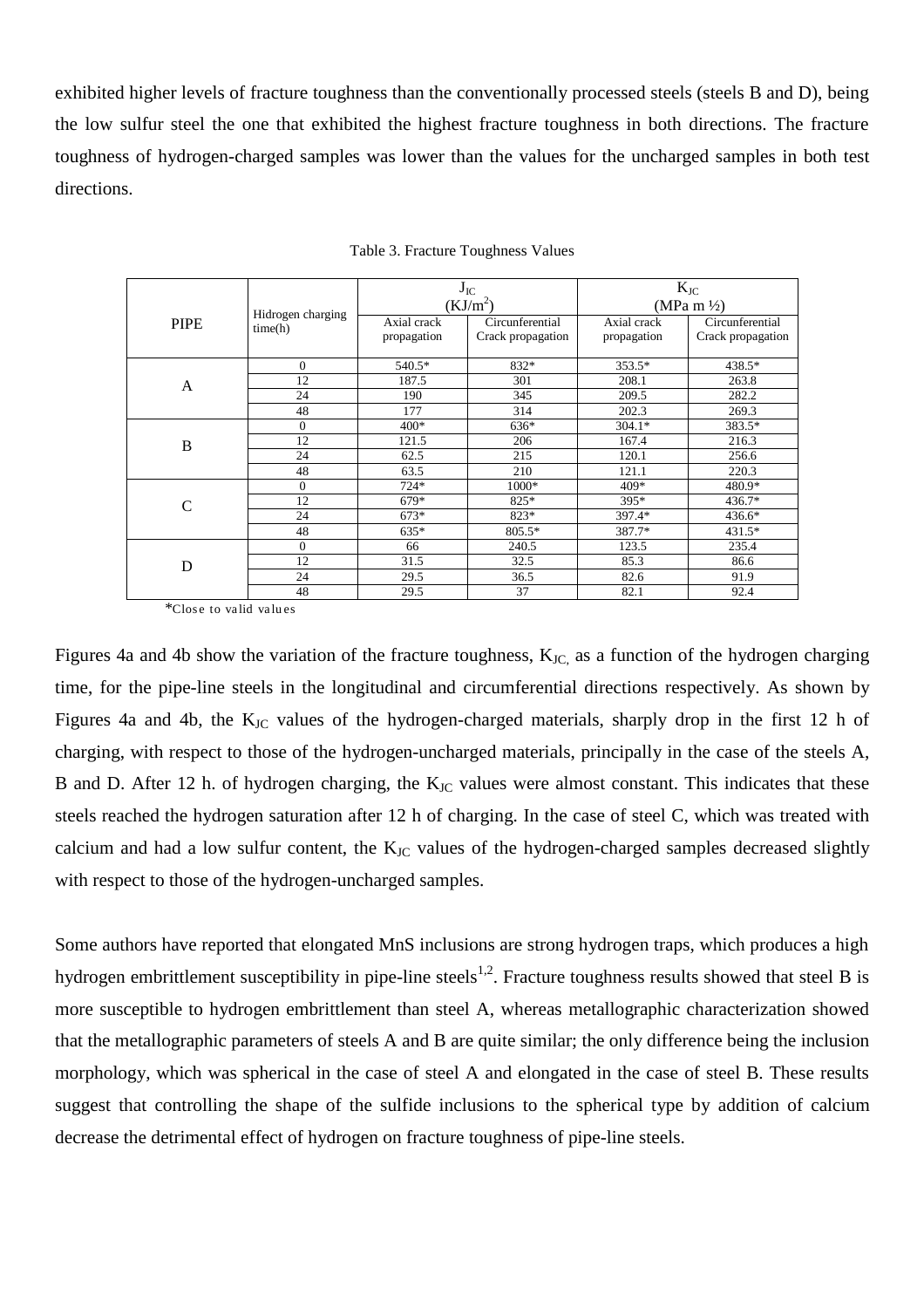Comparing the  $K_{JC}$  values of the two steels treated with calcium, we can see that the steel A is markedly more susceptible to the hydrogen embrittlement than steel C. Both steels have spherical inclusions and the main difference between them is that steel A has a higher inclusions volume fraction than steel C. Therefore, these results suggest that controlling the shape of the sulfide inclusions to the spherical type by addition of calcium is no enough to minimize the detrimental effect of hydrogen on fracture toughness of pipeline steels, but at the same time the volume fraction of non-metallic inclusions has to be controlled, even if they have a spherical shape.



Figure 4. Effect of the hydrogen charging time on the fracture toughness values,  $K_{\text{JC}}$ , of the pipe-line steels; a) axial crack propagation; b) circumferential crack propagation.

The fracture surfaces of the fracture toughness specimens were studied by scanning electron microscopy. Macroscopically, the fracture surfaces of uncharged samples had a rough fibrous appearance. Microscopically, they presented a ductile fracture consisting of dimples produced by microvoid coalescence and there was no trace of cleavage fracture. The dimples were originated at the non-metallic inclusions. Axial samples of steels B and D showed elongated dimples; whereas circunferential samples showed equiaxial dimples. The fracture surfaces of steels A and C were formed by equiaxial dimples in both longitudinal and circumferential test directions. The reduction of fracture toughness by hydrogen was accompanied by a change in fracture mode. Figure 5 compares the fracture surface of the  $J_{IC}$  specimens. In this figure it is seen that the fracture of the hydrogen charged samples was far less ductile and exhibited a mixture of ductile fracture and large cleavage or quasi-cleavage areas. For the steel C, the surface fraction of cleavage was substantially smaller than that observed in steels A, B and D, while for the traditional API X-52 steel (steel D with relatively high sulfur content and elongated MnS inclusions), the surface fraction of cleavage was quite high.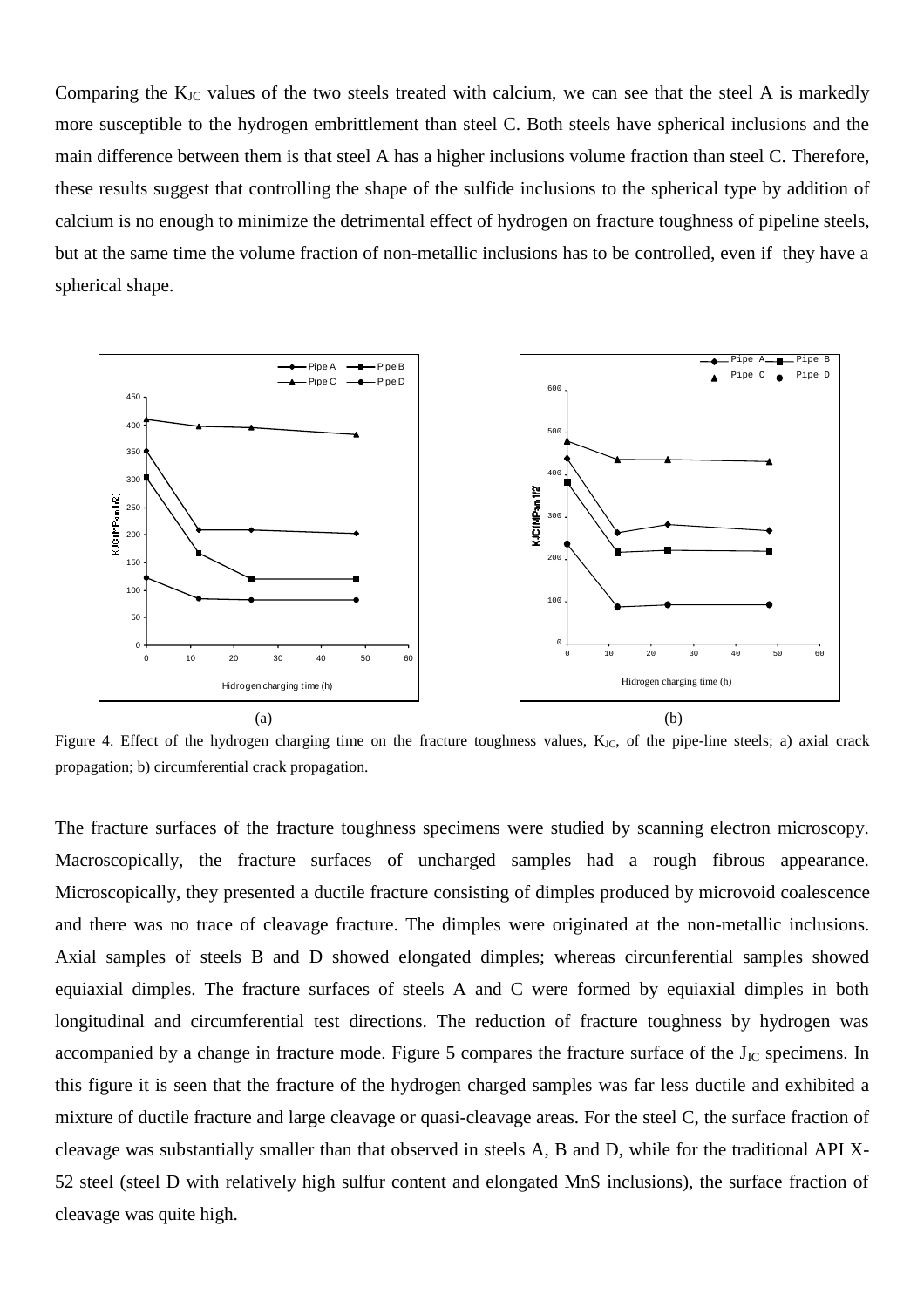















Figure 5. Examples of the fracture surfaces of the  $J_{IC}$  specimens with the crack propagation in the axial direction; a) pipe A uncharged (UC), b) pipe A hydrogen-charged (HC), c) pipe B UC, d) pipe B HC, e) pipe C UC, f) pipe C HC, g) pipe D UC, h) pipe D HC.